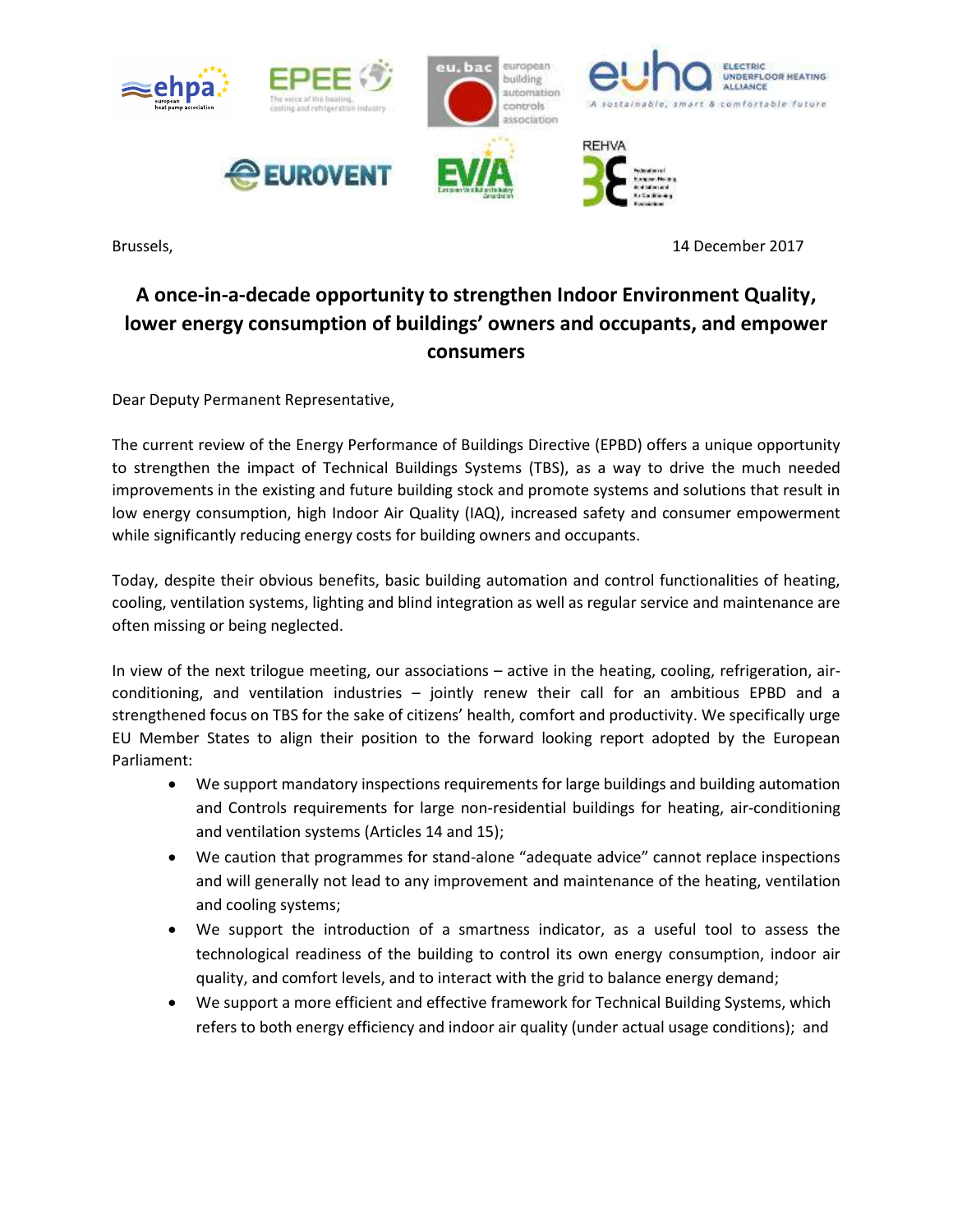

 We support the application of harmonized energy performance calculation methods in all EU Member States (Annex I).

We trust that you will be able to take our considerations into account, and we are at your disposal to discuss the subject further.

Yours sincerely,

Thomas Nowak, Secretary General, EHPA Andrea Voigt, Director General, EPEE Simone Alessandri, Director Governmental Relations, Eu.bac Lasse Alsterberg, Chairman, EUHA Felix Van Eyken, Secretary General, Eurovent Russell Patten, Secretary General, EVIA Anita Derjanecz, Managing Director, RHEVA

**About EHPA:** The European Heat Pump Association represents 120 members accros the heat pump industry value chain and promotes awareness and deployment of heat pump technology in Europe. All activities aim at creating a market environment that facilitates faster development of heat pump technology to unleash its benefits, of efficient heating and cooling using renewable energy, on a European level. For more information, please visit: [www.ehpa.org](http://www.ehpa.org/) 

**About EPEE:** The European Partnership for Energy and the Environment [\(EPEE\)](https://www.epeeglobal.org/wp-content/uploads/EPBD-Industry-Roundtable-15-May-2017-FINAL-with-Associations-positions.pdf) represents the heating, cooling, refrigeration, air-conditioning and heat pump industry in Europe. Founded in the year 2000, EPEE's membership is composed of 40 member companies, national and international associations. EPEE member companies realise a turnover of over 30 billion Euros, employ more than 200,000 people in Europe and also create indirect employment through a vast network of small and medium-sized enterprises such as contractors who install, who service and maintain our equipment. EPEE members have manufacturing sites and research and development facilities across the EU, which innovate for the global market.

**About eu.bac:** eu.bac is the European Building Automation and Controls Association. It represents the major European manufacturers of products and systems for home and building automation. Its vision is a world where energy efficient, sustainable, healthy and comfortable buildings are achieved through the optimal application of home and building controls, automation systems and services. eu.bac has founded the European Association of Energy Services Companies (eu.esco) for promoting Energy Performance Contracting as the economically sustainable solution for improving the energy performance of existing buildings using the guaranteed energy savings to pay for the installation. For a full and updated overview of our membership, please see [www.eubac.org.](http://www.eubac.org/)